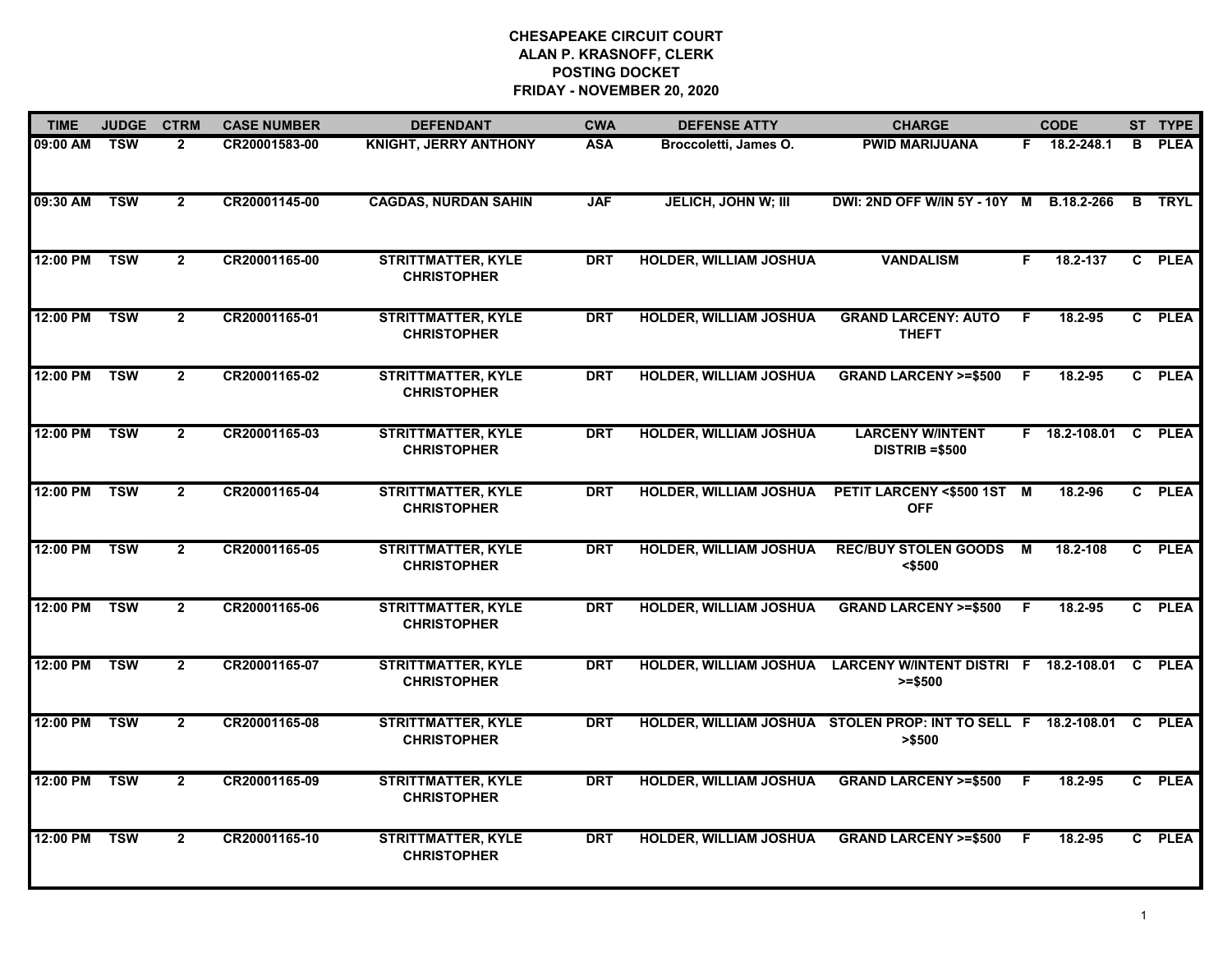| <b>TIME</b> | <b>JUDGE</b> | <b>CTRM</b>    | <b>CASE NUMBER</b> | <b>DEFENDANT</b>                | <b>CWA</b> | <b>DEFENSE ATTY</b>           | <b>CHARGE</b>                              |    | <b>CODE</b> |   | ST TYPE       |
|-------------|--------------|----------------|--------------------|---------------------------------|------------|-------------------------------|--------------------------------------------|----|-------------|---|---------------|
| 12:30 PM    | <b>TSW</b>   | $\overline{2}$ | CR20001285-00      | <b>MARDUENO GONZALEZ, ERICK</b> | <b>DLB</b> | <b>BROOME, ALAN W</b>         | <b>RECKLESS DRIVING 87/60</b>              | M  | A.46.2-862  | S | <b>TRYL</b>   |
| 02:30 PM    | <b>TSW</b>   | $\overline{2}$ | CR20001319-00      | <b>MATHES, KEVIN LEE</b>        | <b>AEP</b> | <b>SPARTZ, SARA</b>           | <b>BOMB/BURN THREAT</b>                    | F. | $18.2 - 83$ |   | <b>B</b> PLEA |
| 02:30 PM    | <b>TSW</b>   | $\mathbf{2}$   | CR20001319-01      | <b>MATHES, KEVIN LEE</b>        | <b>AEP</b> | <b>SPARTZ, SARA</b>           | <b>BOMB/BURN THREAT</b>                    | F. | 18.2-83     |   | <b>B</b> PLEA |
| 03:00 PM    | <b>TSW</b>   | $\overline{2}$ | CR20001884-00      | <b>PARKER, TY'YHON KEONTAE</b>  | <b>ASA</b> | <b>SINGLETON, KENNETH L</b>   | <b>BOND APPEAL</b>                         | O  | 19.2-124    |   | C BOND        |
| 03:30 PM    | <b>TSW</b>   | $\overline{2}$ | CR19000326-04      | <b>OLDS-EL, OSIRUS JUBAR</b>    | <b>AMF</b> | <b>MASSIE, MICHAEL JEROME</b> | <b>VIOL PROBATION ON FEL</b><br><b>OFF</b> | F  | 19.2-306    | C | <b>BOND</b>   |
| 03:30 PM    | <b>TSW</b>   | $\overline{2}$ | CR19000326-05      | <b>OLDS-EL, OSIRUS JUBAR</b>    | <b>AMF</b> | <b>MASSIE, MICHAEL JEROME</b> | <b>VIOL PROBATION ON FEL</b><br><b>OFF</b> | F. | 19.2-306    |   | C BOND        |
| 03:30 PM    | <b>TSW</b>   | $\mathbf{2}$   | CR19000326-06      | <b>OLDS-EL, OSIRUS JUBAR</b>    | <b>AMF</b> | <b>MASSIE, MICHAEL JEROME</b> | <b>VIOL PROBATION ON FEL</b><br><b>OFF</b> | F. | 19.2-306    | C | <b>BOND</b>   |
| 04:00 PM    | <b>TSW</b>   | $\overline{2}$ | CR20001214-00      | <b>FEWELL, ASHLEY RENEE</b>     | <b>DRT</b> | <b>Yates, George Holton</b>   | <b>CREDIT CARD LARCENY</b>                 | F  | 18.2-192    |   | C BOND        |
| 04:00 PM    | <b>TSW</b>   | $\overline{2}$ | CR20001214-01      | <b>FEWELL, ASHLEY RENEE</b>     | <b>DRT</b> | <b>Yates, George Holton</b>   | <b>CREDIT CARD FRAUD</b>                   | F. | 18.2-195    | C | <b>BOND</b>   |
| 04:00 PM    | <b>TSW</b>   | $\overline{2}$ | CR20001214-02      | <b>FEWELL, ASHLEY RENEE</b>     | <b>DRT</b> | <b>Yates, George Holton</b>   | <b>COMPUTER FRAUD</b>                      | М  | 18.2-152.3  |   | C BOND        |
| 04:00 PM    | <b>TSW</b>   | $\overline{2}$ | CR20001214-03      | <b>FEWELL, ASHLEY RENEE</b>     | <b>DRT</b> | <b>Yates, George Holton</b>   | <b>COMPUTER FRAUD</b>                      | М  | 18.2-152.3  | C | <b>BOND</b>   |
| 04:00 PM    | <b>TSW</b>   | $\overline{2}$ | CR20001214-04      | <b>FEWELL, ASHLEY RENEE</b>     | <b>DRT</b> | <b>Yates, George Holton</b>   | <b>COMPUTER FRAUD</b>                      | M  | 18.2-152.3  |   | C BOND        |
| 09:00 AM    | <b>RDS</b>   | 5              | CR17002456-05      | <b>COLE, JAMAR MARIO</b>        | <b>AEP</b> | <b>CROOK, HEATHER BUYRN</b>   | <b>VIOL PROBATION ON FEL</b><br><b>OFF</b> | F  | 19.2-306    | C | <b>REV</b>    |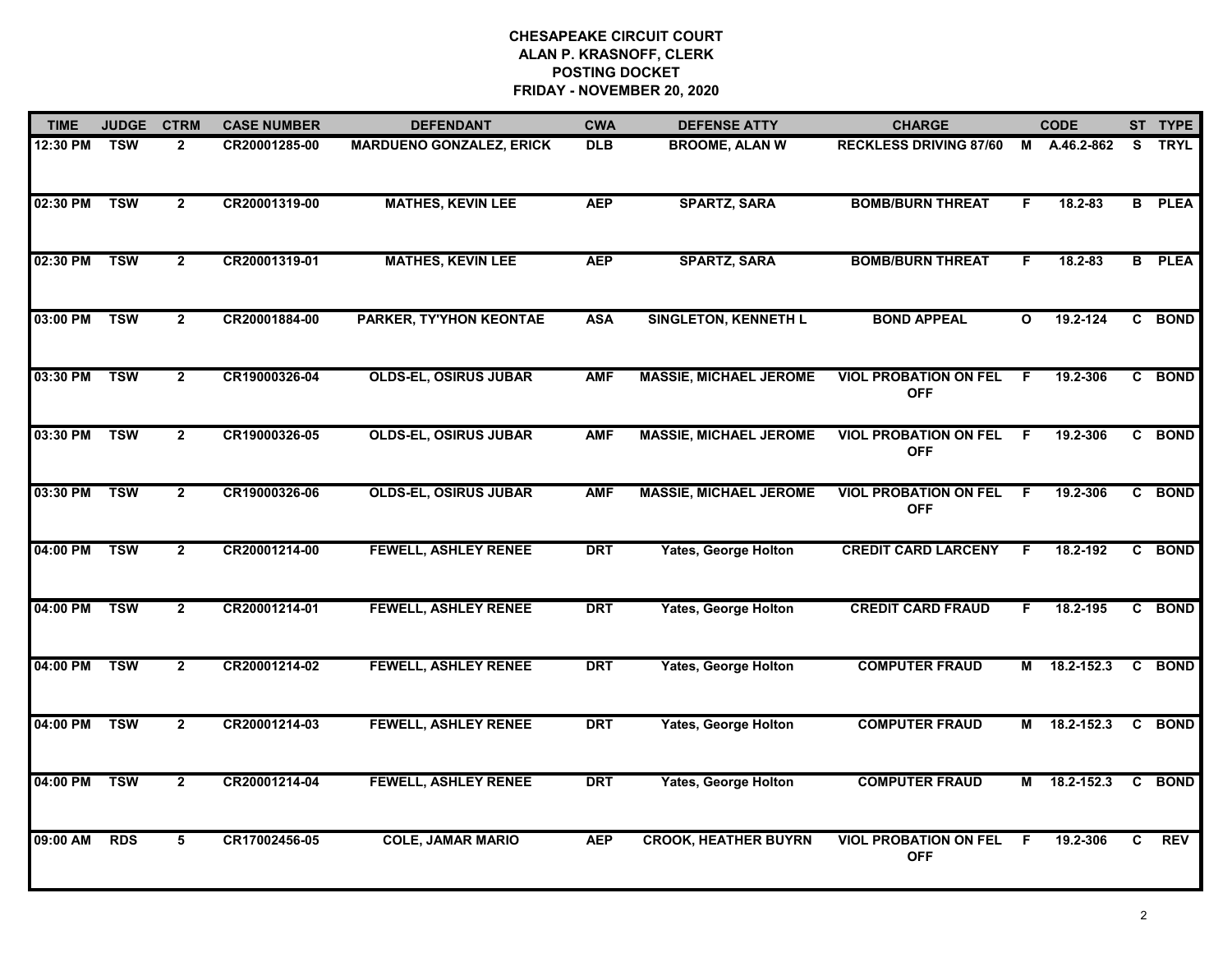| <b>TIME</b> | <b>JUDGE</b> | <b>CTRM</b> | <b>CASE NUMBER</b> | <b>DEFENDANT</b>                              | <b>CWA</b> | <b>DEFENSE ATTY</b>         | <b>CHARGE</b>                                     |              | <b>CODE</b>    |    | ST TYPE         |
|-------------|--------------|-------------|--------------------|-----------------------------------------------|------------|-----------------------------|---------------------------------------------------|--------------|----------------|----|-----------------|
| 09:00 AM    | <b>RDS</b>   | 5           | CR17002456-06      | <b>COLE, JAMAR MARIO</b>                      | <b>AEP</b> | <b>CROOK, HEATHER BUYRN</b> | <b>VIOL PROBATION ON FEL</b><br><b>OFF</b>        | -F.          | 19.2-306       | C. | <b>REV</b>      |
| 09:45 AM    | <b>RDS</b>   | 5           | CR18001995-00      | <b>JOYNER, QUENTIN</b>                        | <b>AMF</b> |                             | O'DONNELL, CHRISTOPHER POSSESS SCH I OR II DRUG F |              | 18.2-250       | B  | $\overline{DD}$ |
| 10:30 AM    | <b>RDS</b>   | 5           | CR20000262-00      | <b>JOHNSON, CHRISTOPHER</b><br><b>WALLACE</b> | <b>MAP</b> | Levin, John D.              | SPEEDING 80/60                                    |              | $C.46.2 - 878$ |    | S TRYL          |
| 11:15 AM    | <b>RDS</b>   | 5           | CR20001334-00      | <b>GALLEGOS, RUDOLPH SATOS; JR</b>            | <b>DRT</b> | <b>MUSSONI, ERIK</b>        | <b>SHOPLFT: ALTER PRICE</b><br>$<$ \$500 $(3+)$   | F.           | 18.2-103       |    | C PLSN          |
| 12:15 PM    | <b>RDS</b>   | 5           | CR20001374-00      | <b>NASH, RICHARD R; JR</b>                    | <b>WHC</b> |                             | <b>FAIL TO OBTAIN</b><br><b>REGISTRATION</b>      |              | 46.2-600       |    | S TRYL          |
| 02:00 PM    | <b>RDS</b>   | 5           | CR20001857-00      | <b>KEELING, JAMES CHRISTOPHER</b>             | <b>ASA</b> | <b>SINGLETON, KENNETH L</b> | <b>BOND APPEAL</b>                                | $\mathbf{o}$ | 19.2-124       |    | C BOND          |
| 02:30 PM    | <b>RDS</b>   | 5           | CR16001114-05      | <b>GOFF, JORDAN LEIGHANN</b>                  | <b>AHM</b> | Black, Hugh E.; III         | <b>VIOL PROBATION ON FEL</b><br><b>OFF</b>        | -F           | 19.2-306       | C  | <b>REV</b>      |
| 02:30 PM    | <b>RDS</b>   | 5           | CR17001742-06      | <b>GOFF, JORDAN LEIGHANN</b>                  | <b>AHM</b> | Black, Hugh E.; III         | <b>VIOL PROBATION ON FEL</b><br><b>OFF</b>        | -F           | 19.2-306       |    | <b>REV</b>      |
| 03:00 PM    | <b>RDS</b>   | 5           | CR13002115-02      | <b>RODGERS, DWAYNE THOMAS</b>                 | <b>SNO</b> | Black, Hugh E.; III         | <b>PROB VIOL-INDECENT</b><br><b>LIBERTIES</b>     | F            | 19.2-306       | В  | <b>REV</b>      |
| 03:00 PM    | <b>RDS</b>   | 5           | CR13002115-03      | <b>RODGERS, DWAYNE THOMAS</b>                 | <b>SNO</b> | Black, Hugh E.; III         | <b>PROB VIOL-SODOMY &lt;13</b><br><b>YRS</b>      | -F.          | 19.2-306       | В  | <b>REV</b>      |
| 03:30 PM    | <b>RDS</b>   | 5           | CR19001960-00      | <b>WALLACE, SAMUEL; V</b>                     | <b>BW</b>  | Jones, David L.             | <b>ASSLT: ON LAW ENF/DOC</b><br><b>PERSON</b>     | - F          | 18.2-57        |    | <b>B</b> SENT   |
| 03:30 PM    | <b>RDS</b>   | 5           | CR19001960-01      | <b>WALLACE, SAMUEL; V</b>                     | <b>BW</b>  | <b>HOGAN, DANIEL</b>        | <b>FLEEING FROM LAW</b><br><b>ENFORCEMENT</b>     | М            | 18.2-460       |    | <b>B</b> SENT   |
| 03:30 PM    | <b>RDS</b>   | 5           | CR19001960-02      | <b>WALLACE, SAMUEL; V</b>                     | <b>BW</b>  | Jones, David L.             | <b>DRIVE W/O LICENSE</b>                          | М            | 46.2-300       |    | <b>B</b> SENT   |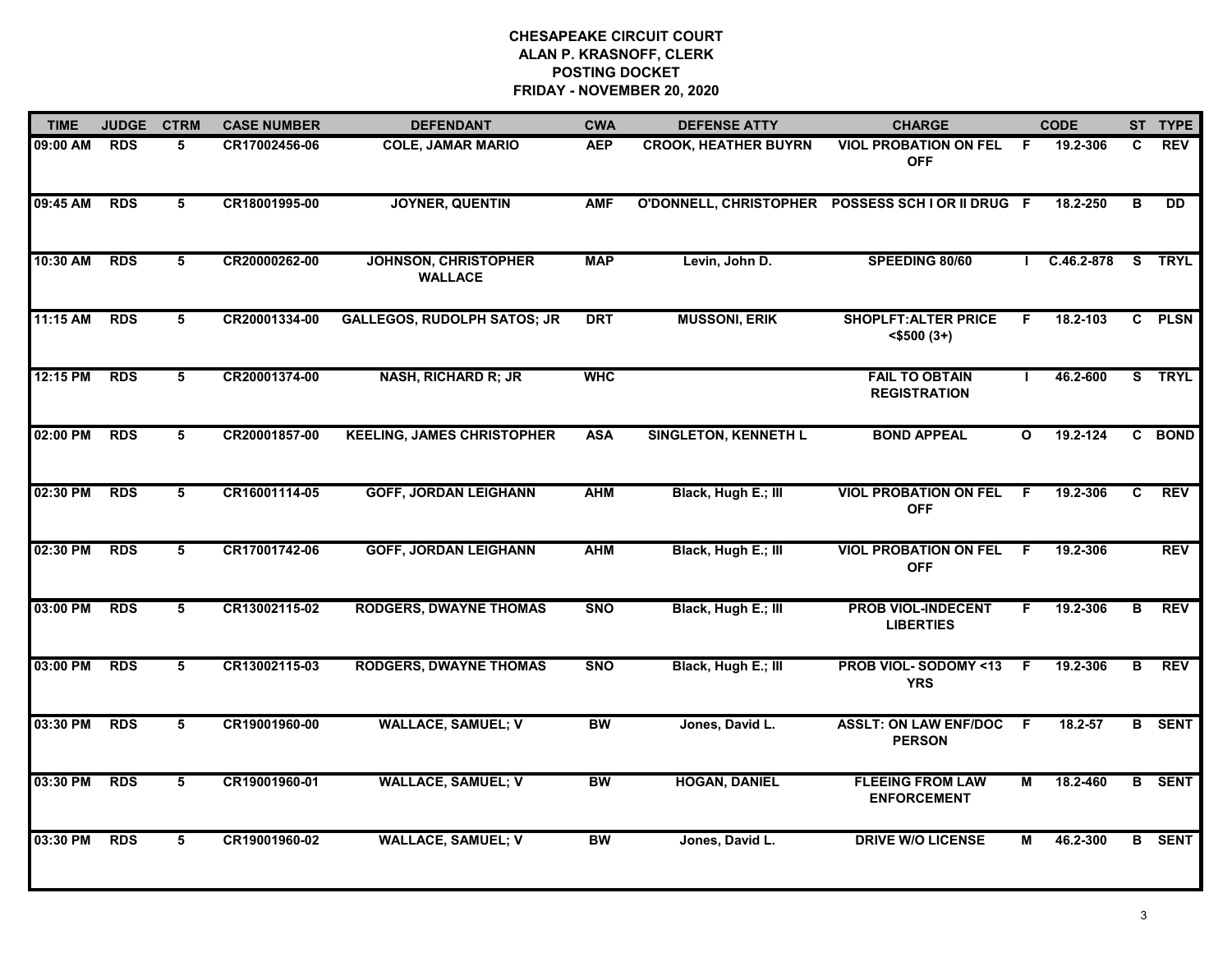| <b>TIME</b> | <b>JUDGE</b> | <b>CTRM</b>    | <b>CASE NUMBER</b> | <b>DEFENDANT</b>              | <b>CWA</b> | <b>DEFENSE ATTY</b> | <b>CHARGE</b>                                         |    | <b>CODE</b>   |   | ST TYPE       |
|-------------|--------------|----------------|--------------------|-------------------------------|------------|---------------------|-------------------------------------------------------|----|---------------|---|---------------|
| 03:30 PM    | <b>RDS</b>   | 5              | CR19001960-03      | <b>WALLACE, SAMUEL; V</b>     | <b>BW</b>  |                     | <b>FTA-TRIAL</b>                                      |    | M 18.2-456(6) |   | S SENT        |
| 09:00 AM    | <b>RAB</b>   | $\overline{7}$ | CR20001037-00      | <b>WILSON, CRESHA LORRINO</b> | <b>MAP</b> |                     | <b>FAIL TO OBEY HWY</b><br><b>MARKING ACC</b>         |    | 46.2-804      |   | <b>TRYL</b>   |
| 09:30 AM    | <b>RAB</b>   | $\overline{7}$ | CR19001293-02      | <b>BERRY, ERIC DEAN; JR</b>   |            |                     | FAIL TO APPEAR; MOTION M                              |    | 18.2-456      |   | <b>ADAT</b>   |
| 09:30 AM    | <b>RAB</b>   | $\overline{7}$ | CR20001338-00      | <b>HUGHES, DAVID TERRELL</b>  | <b>ASA</b> |                     | <b>PWID COCAINE</b>                                   | F. | 18.2-248      |   | <b>B</b> ADAT |
| 09:30 AM    | <b>RAB</b>   | $\overline{7}$ | CR20001653-00      | <b>KELLY, MICHAEL ANDREW</b>  | <b>SNO</b> |                     | CARNAL KNOW 13-14Y W/O F<br><b>FORCE</b>              |    | 18.2-63       |   | <b>B</b> ADAT |
| 09:30 AM    | <b>RAB</b>   | $\overline{7}$ | CR20001653-01      | <b>KELLY, MICHAEL ANDREW</b>  | <b>SNO</b> |                     | <b>INDECENT LIBERTIES</b>                             | F. | 18.2-370      |   | <b>B</b> ADAT |
| 09:30 AM    | <b>RAB</b>   | $\overline{7}$ | CR20001653-02      | <b>KELLY, MICHAEL ANDREW</b>  | <b>SNO</b> |                     | <b>INDECENT LIBERTIES</b>                             | F. | 18.2-370      |   | <b>B</b> ADAT |
| 09:30 AM    | <b>RAB</b>   | $\overline{7}$ | CR20001653-03      | <b>KELLY, MICHAEL ANDREW</b>  | <b>SNO</b> |                     | INDECENT ACT W/CHILD BY F 18.2-370.1<br><b>PARENT</b> |    |               |   | <b>B</b> ADAT |
| 09:30 AM    | <b>RAB</b>   | $\overline{7}$ | CR20001653-04      | <b>KELLY, MICHAEL ANDREW</b>  | <b>SNO</b> |                     | INDECENT ACT W/CHILD BY F 18.2-370.1<br><b>PARENT</b> |    |               |   | <b>B</b> ADAT |
| 09:30 AM    | <b>RAB</b>   | $\overline{7}$ | CR20001653-05      | <b>KELLY, MICHAEL ANDREW</b>  | <b>SNO</b> |                     | <b>INDECENT LIBERTIES</b>                             | F. | 18.2-370      |   | <b>B</b> ADAT |
| 09:30 AM    | <b>RAB</b>   | $\overline{7}$ | CR20001653-06      | <b>KELLY, MICHAEL ANDREW</b>  | <b>SNO</b> |                     | <b>OBJECT SEX PENETRATION F</b>                       |    | 18.2-67.2     | B | <b>ADAT</b>   |
| 09:30 AM    | <b>RAB</b>   | $\overline{7}$ | CR20001653-07      | <b>KELLY, MICHAEL ANDREW</b>  | <b>SNO</b> |                     | <b>AGG SEX BATTERY: VICTIM F</b><br>$<$ 13 YR         |    | 18.2-67.3     |   | <b>B</b> ADAT |
| 09:30 AM    | <b>RAB</b>   | $\overline{7}$ | CR20001653-08      | <b>KELLY, MICHAEL ANDREW</b>  | <b>SNO</b> |                     | <b>AGG SEX BATTERY: VICTIM F</b><br><13 YR            |    | 18.2-67.3     |   | <b>B</b> ADAT |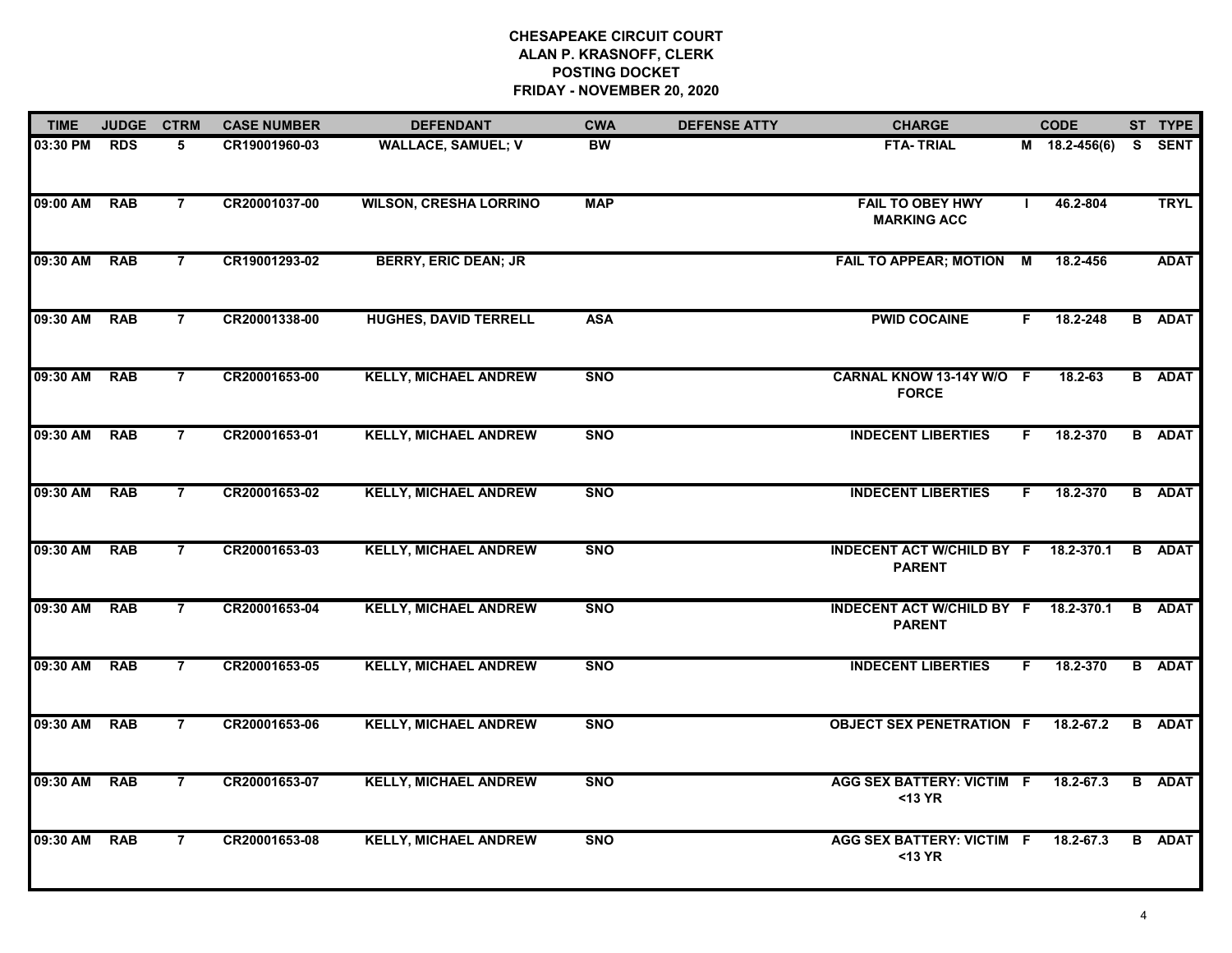| <b>TIME</b> | <b>JUDGE</b> | <b>CTRM</b>    | <b>CASE NUMBER</b> | <b>DEFENDANT</b>                 | <b>CWA</b> | <b>DEFENSE ATTY</b>           | <b>CHARGE</b>                                 |    | <b>CODE</b>  |    | ST TYPE       |
|-------------|--------------|----------------|--------------------|----------------------------------|------------|-------------------------------|-----------------------------------------------|----|--------------|----|---------------|
| 09:30 AM    | <b>RAB</b>   | $\overline{7}$ | CR20001653-09      | <b>KELLY, MICHAEL ANDREW</b>     | <b>SNO</b> |                               | AGG SEX BATTERY: VICTIM F<br>$<$ 13 YR        |    | 18.2-67.3    |    | <b>B</b> ADAT |
| 09:30 AM    | <b>RAB</b>   | $\overline{7}$ | CR20001670-00      | <b>RAMIREZ, JAVIER FRANCISCO</b> |            |                               | <b>RACING-MISD</b>                            |    | M A.46.2-865 |    | <b>B</b> ADAT |
| 09:30 AM    | <b>RAB</b>   | $\overline{7}$ | CR20001670-01      | <b>RAMIREZ, JAVIER FRANCISCO</b> |            |                               | RECKLESS DRIVING 108/60 M                     |    | A.46.2-862   |    | S ADAT        |
| 09:30 AM    | <b>RAB</b>   | 7              | CR20001471-00      | <b>RIDDICK, TRAVIS</b>           |            |                               | <b>FICTITIOUS DISPLAY</b>                     | м  | 46.2-613     | S. | <b>TBS</b>    |
| 09:30 AM    | <b>RAB</b>   | 7              | CR20001471-01      | <b>RIDDICK, TRAVIS</b>           |            |                               | <b>EXPIRED REGISTRATION</b>                   |    | 46.2-646     | S. | <b>TBS</b>    |
| 09:30 AM    | <b>RAB</b>   | 7              | CR20001471-02      | <b>RIDDICK, TRAVIS</b>           |            |                               | <b>NO DRIVERS LICENSE</b>                     | М  | 46.2-300     | S. | <b>TBS</b>    |
| 09:30 AM    | <b>RAB</b>   | $\overline{7}$ | CR20001770-00      | <b>ROBERTS, ROBERT</b>           | <b>AHM</b> | <b>SACKS, ANDREW M</b>        | <b>MALICIOUS WOUNDING</b>                     | F  | $18.2 - 51$  | C  | <b>TBS</b>    |
| 09:30 AM    | <b>RAB</b>   | $\overline{7}$ | CR20001770-01      | <b>ROBERTS, ROBERT</b>           | <b>AHM</b> | <b>SACKS, ANDREW M</b>        | <b>DESTRUCT PROP W/INTENT M</b><br>$<$ \$1000 |    | 18.2-137     | C  | <b>TBS</b>    |
| 09:30 AM    | <b>RAB</b>   | 7              | CR20001770-02      | <b>ROBERTS, ROBERT</b>           | <b>AHM</b> | <b>SACKS, ANDREW M</b>        | <b>RECKLESS DRIVING;</b><br><b>ENDANGER</b>   | м  | 46.2-852     | C  | <b>TBS</b>    |
| 09:30 AM    | <b>RAB</b>   | $\overline{7}$ | CR20001497-00      | <b>TURNER, JOZIAH ELIJAH</b>     | <b>DLB</b> |                               | <b>LARCENY</b>                                | F  | 18.2-95      |    | <b>B</b> ADAT |
| 10:15 AM    | <b>RAB</b>   | $\overline{7}$ | CR19001883-00      | <b>CORLEY, XAVIER DENZEL</b>     | <b>BKF</b> | <b>HOLDER, WILLIAM JOSHUA</b> | <b>POSSESSION OF</b><br><b>MARIJUANA</b>      |    | M 18.2-250.1 |    | S TRYL        |
| 02:00 PM    | <b>RAB</b>   | $\overline{7}$ | CR20001748-00      | <b>DEMERLY, WESLEY STEVEN</b>    | <b>WHC</b> | <b>MORRIS, DIALLOK</b>        | <b>POSSESS OXYCODONE</b>                      | F. | 18.2-250     |    | F PLEA        |
| 02:30 PM    | <b>RAB</b>   | $\overline{7}$ | CR14000118-03      | <b>SETLER, DANNY WAYNE</b>       |            |                               | <b>VIOL PROBATION ON FEL</b><br><b>OFF</b>    | F. | 19.2-306     |    | C ADAT        |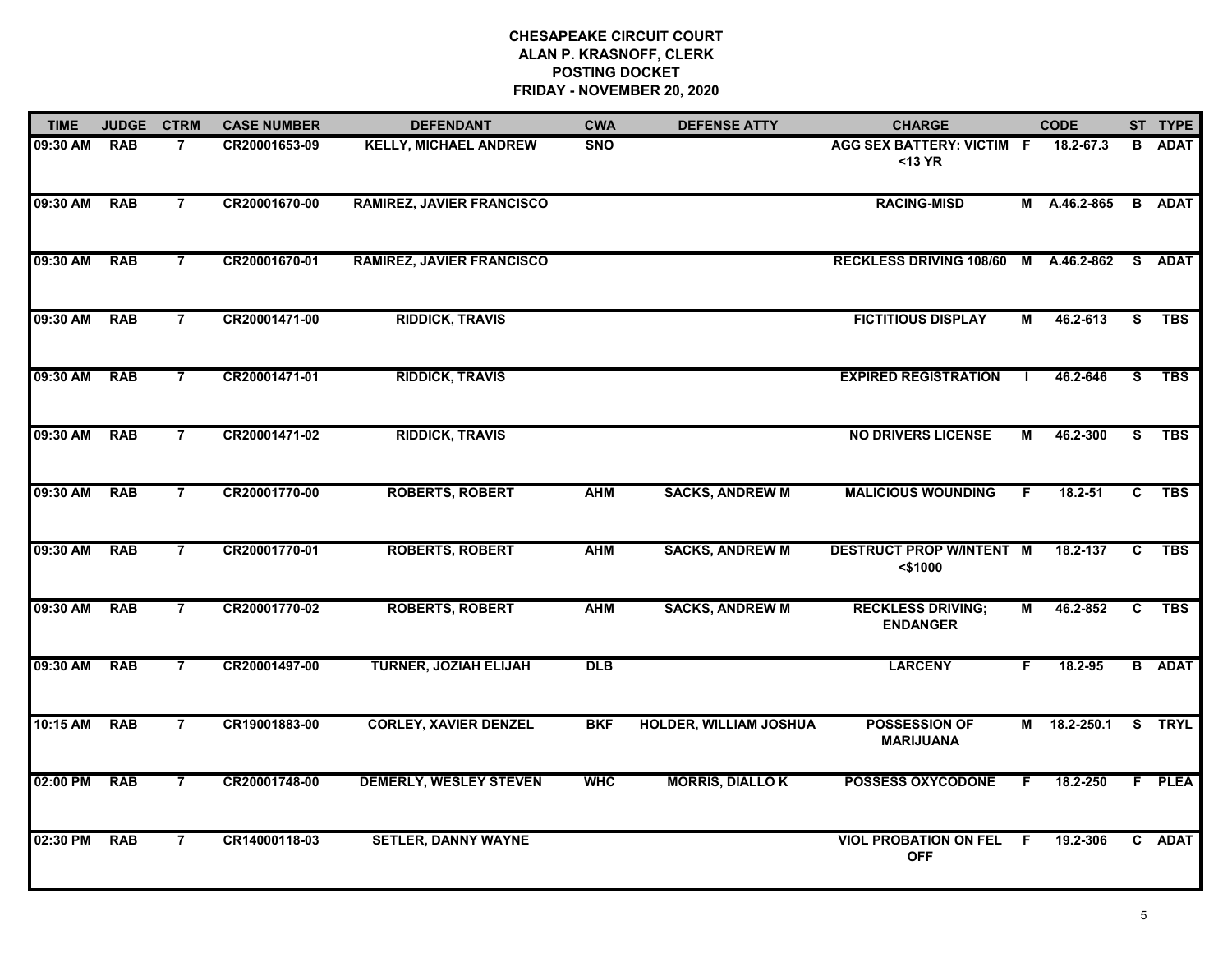| <b>TIME</b> | <b>JUDGE</b> | <b>CTRM</b>    | <b>CASE NUMBER</b> | <b>DEFENDANT</b>            | <b>CWA</b> | <b>DEFENSE ATTY</b>       | <b>CHARGE</b>                                  |    | <b>CODE</b> |              | ST TYPE     |
|-------------|--------------|----------------|--------------------|-----------------------------|------------|---------------------------|------------------------------------------------|----|-------------|--------------|-------------|
| 02:45 PM    | <b>RAB</b>   | $\overline{7}$ | CR20001745-00      | <b>HALL, DIAMOND NICOLE</b> | <b>BKF</b> | <b>OXENHAM, CARA P</b>    | NONVIOL FELON POSS GUN F<br><b>W/I 10Y</b>     |    | 18.2-308.2  | $\mathbf{C}$ | <b>PLEA</b> |
| 02:45 PM    | <b>RAB</b>   | $\overline{7}$ | CR20001745-01      | <b>HALL, DIAMOND NICOLE</b> | <b>BKF</b> | <b>OXENHAM, CARA P</b>    | <b>OBTAIN MONEY FALSE</b><br>PRET 3RD+         | F. | 18.2-178    |              | C PLEA      |
| 02:45 PM    | <b>RAB</b>   | $\overline{7}$ | CR20001745-02      | <b>HALL, DIAMOND NICOLE</b> | <b>BKF</b> | <b>OXENHAM, CARA P</b>    | <b>RECEIVE STOLEN FIREARM F</b>                |    | 18.2-108.1  | $\mathbf{c}$ | <b>PLEA</b> |
| 02:45 PM    | <b>RAB</b>   | $\overline{7}$ | CR20001745-03      | <b>HALL, DIAMOND NICOLE</b> | <b>BKF</b> | <b>OXENHAM, CARA P</b>    | <b>CONCEALED WEAPON:</b><br><b>CARRY</b>       | М  | 18.2-308    |              | C PLEA      |
| 02:45 PM    | <b>RAB</b>   | $\overline{7}$ | CR20001745-04      | <b>HALL, DIAMOND NICOLE</b> | <b>BKF</b> | <b>OXENHAM, CARA P</b>    | <b>CONTRIB TO DELIQ OF</b><br><b>MINOR</b>     | М  | 18.2-371    |              | C PLEA      |
| 03:15 PM    | <b>RAB</b>   | $\overline{7}$ | CR20001592-00      | <b>BAUMAN, LIJUAH LAMAR</b> | <b>ASA</b> | <b>WALL, LUCILLE</b>      | <b>PWID HEROIN</b>                             | F. | 18.2-248    |              | C PLEA      |
| 03:15 PM    | <b>RAB</b>   | $\overline{7}$ | CR20001592-01      | <b>BAUMAN, LIJUAH LAMAR</b> | <b>ASA</b> | <b>WALL, LUCILLE</b>      | POSSESSION OF BURGLARY F<br><b>TOOLS</b>       |    | 18.2-94     |              | C PLEA      |
| 03:15 PM    | <b>RAB</b>   | $\overline{7}$ | CR20001592-02      | <b>BAUMAN, LIJUAH LAMAR</b> | <b>ASA</b> | <b>WALL, LUCILLE</b>      | <b>ENTER/SET IN MOTION A</b><br><b>VEHICLE</b> | М  | 18.2-147    |              | C PLEA      |
| 03:15 PM    | <b>RAB</b>   | $\overline{7}$ | CR20001592-03      | <b>BAUMAN, LIJUAH LAMAR</b> | <b>ASA</b> | <b>WALL, LUCILLE</b>      | POSSESS MARIJUANA 1ST M<br><b>OFF</b>          |    | 18.2-250.1  |              | C PLEA      |
| 03:45 PM    | <b>RAB</b>   | $\overline{7}$ | CR20001068-00      | <b>MAWUSI, ARCHIE SALIM</b> | <b>AHM</b> | Black, Hugh E.; III       | <b>POSSESS COCAINE</b>                         | F. | 18.2-250    |              | C BOND      |
| 03:45 PM    | <b>RAB</b>   | $\overline{7}$ | CR20001068-01      | <b>MAWUSI, ARCHIE SALIM</b> | <b>AHM</b> | Black, Hugh E.; III       | <b>POSSESS HEROIN</b>                          | F. | 18.2-250    |              | C BOND      |
| 04:15 PM    | <b>RAB</b>   | $\overline{7}$ | CR07001976-01      | <b>ALLEN, LESLIE LLOYD</b>  | <b>MEB</b> | <b>BLACK, HUGH E; III</b> | <b>VIOL PROBATION ON FEL</b><br><b>OFF</b>     | F. | 19.2-306    |              | C BOND      |
| 04:15 PM    | <b>RAB</b>   | $\overline{7}$ | CR07001977-01      | <b>ALLEN, LESLIE LLOYD</b>  | <b>MEB</b> | <b>BLACK, HUGH E; III</b> | <b>VIOL PROBATION ON FEL</b><br><b>OFF</b>     | E  | 19.2-306    |              | C BOND      |